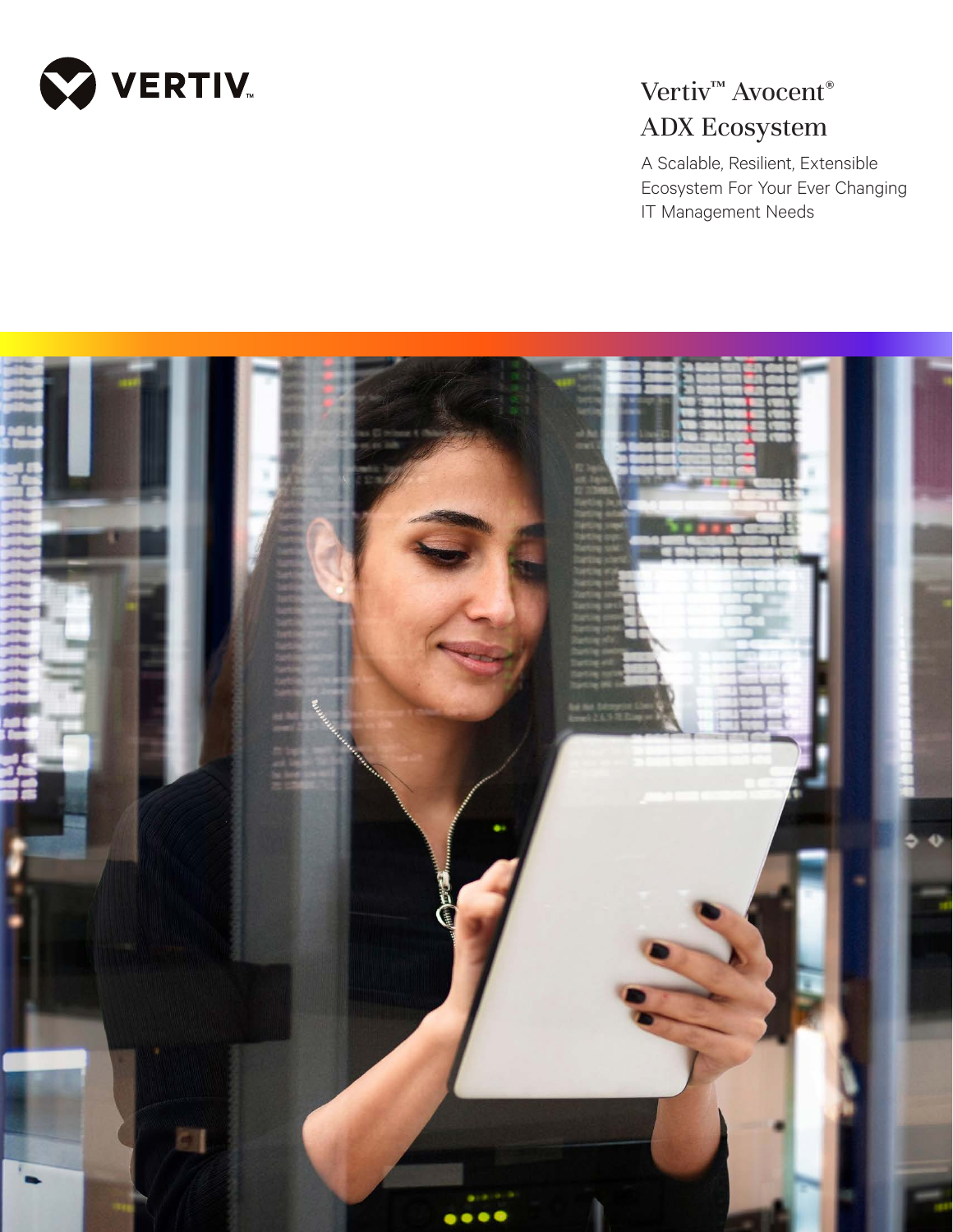# **Manage and Control All Your Data Center and Edge Devices**

Market forces are accelerating data center demands and the race to the edge. In fact, 46% of all organizations have increased their investment in their hybrid cloud infrastructure. They've done so to enable remote workforces, scale digital services and push computing resources closer to users. As entire industries have virtualized, organizations like yours are processing data-intensive workloads that just won't let up.

Now, 5G wireless is here and is coming into data centers. It will increase speeds by a factor of 10X, enabling processing of vast amounts of edge data with minimal latency. That makes it possible for you to power Internet of Things (IoT) applications and capitalize on automation and analytics driven by artificial intelligence (AI) and machine learning (ML) more easily.

In addition, your employees may need secure remote access to critical business applications to perform critical duties, in industries as various as banking and trading, security, technology products manufacturing, or video game development. You'd like to provide your staff with 4K video resolution to avoid work and eye strain and keep their productivity and morale high. At some companies, employees also test IT equipment remotely. They need to securely manage and control devices, enable session sharing and use automated processes to speed work.

# **Empowering IT to Keep Pace with Digital Demands**

Ongoing growth has taxed your IT team. You're grappling with more demand, devices and digital imperatives. You'd like to reduce IT complexity by automating processes, simplifying toolsets and adopting open standards for your platform. You'd also like to empower certain users with secure remote access to critical business applications so they can perform their duties without work or eye strain. However, you're struggling with:

#### **The Platform to Manage All of Your Devices**

Vertiv™ Avocent® ADX Ecosystem is a vendor-neutral platform that you can use to access and manage all your devices, including:

- Servers, service processors, and virtual machines
- Routers, switches, firewalls and storage devices
- Flexible and Scalable Deployments

"Worldwide spending on edge computing is predicted to reach \$250B by 2024. Growth is so torrid that it could reduce public cloud growth by five points." Source: IDC/Forrester



## **Scalable**

Scale current management solutions as your enterprise data center and edge computing demands grow.



#### **Resilient**

Always on, always available secure remote access management solution is needed in todays modern IT world.



## **Extensible**

Keep pace with ever changing market needs with an open standards platform and APIs.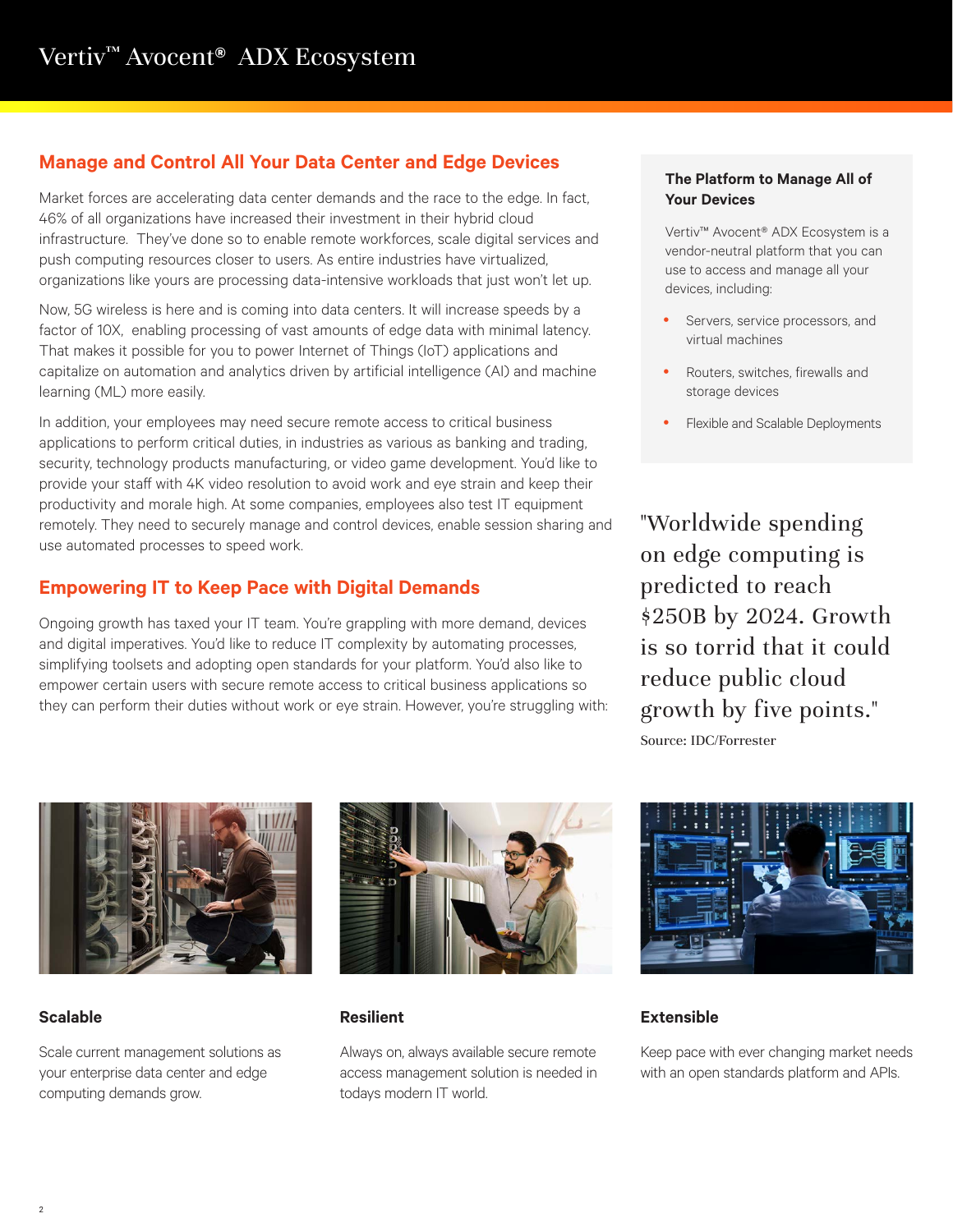

## **An Overview of Vertiv™ Avocent® ADX Ecosystem**

As you expand your edge capabilities, Avocent® ADX Ecosystem grows with you. Upgrade and add more devices as business demand increases, while securely enabling remote workers with business application access across key functions. Improve your business continuity with a future-proof approach based on open standards. Whether you're managing large data centers or containerized data centers, IT closets, server rooms, test labs, cell towers or more, Avocent ADX Ecosystem will bring clarity and control to your IT organization. The Avocent ADX Ecosystem includes:

#### **Management Platform**

The management platform enables secure remote monitoring and control for IT infrastructure, allowing infrastructure managers to capitalize on automated processes and streamline their continually expanding duties.

#### **Rack Manager**

The rack manager physically connects to interface modules, or directly to service processors, rack PDUs or network equipment. It provides PoE, IP consolidation, and network address translation.

### **Interface Modules**

Interface modules connect to the aggregation appliances and to the end target. These IP-based devices are either KVM devices or serial modules.



#### **Embedded Linux Firmware – Vertiv™ Avocent® Core Insight**

Avocent® Core Insight firmware is a family of embedded Linux packages that includes a commercial-ready implementation of the OpenBMC project for baseboard management controllers (BMCs). The firmware is highly modular and scalable, enabling your team to improve operational efficiency. It also includes premium enhancements for added security, performance and functionality.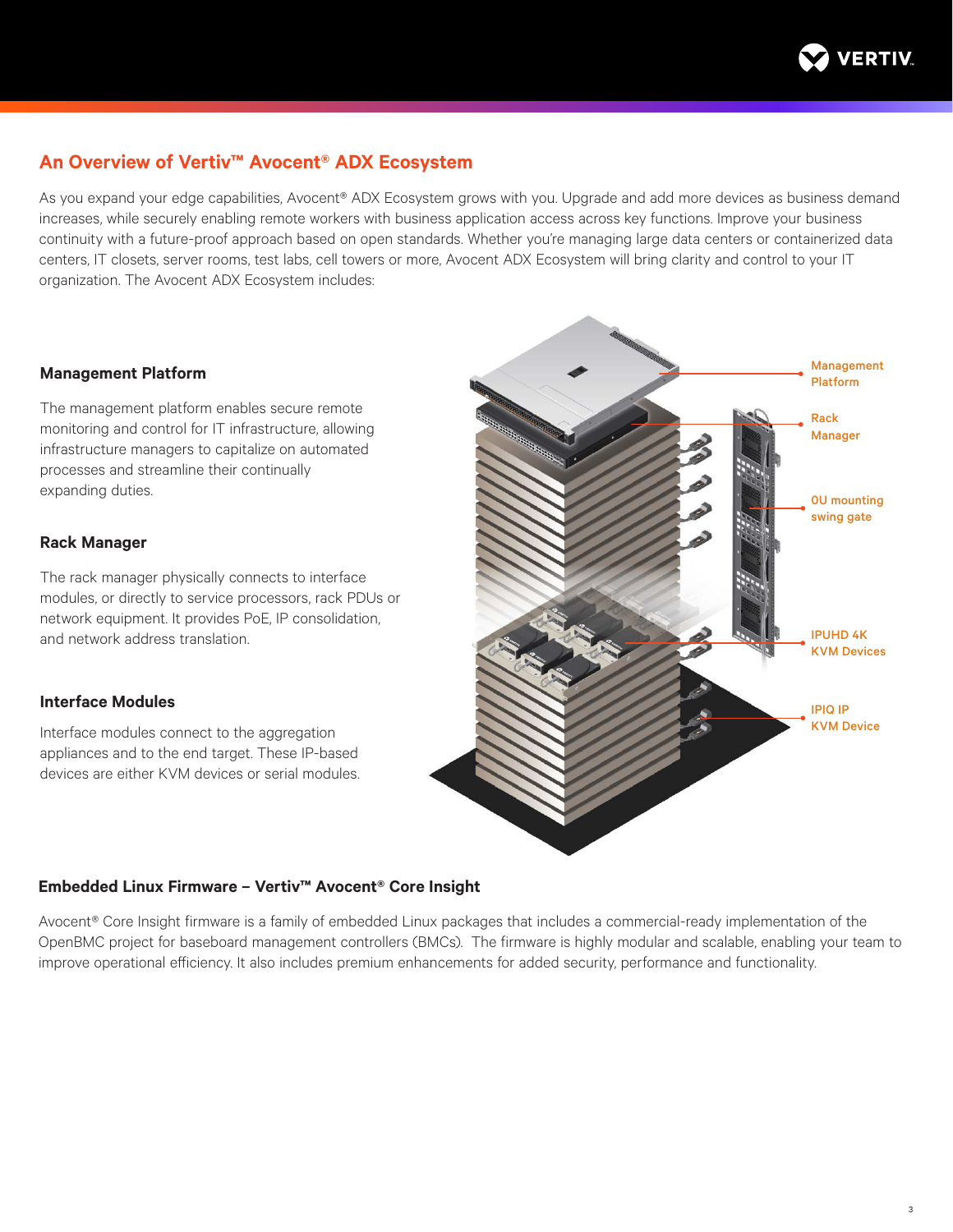## **How Vertiv™ Avocent® ADX Ecosystem Increases Your Clarity and Control**

As your organization increases its emphasis on digital solutions, you need a holistic approach to IT monitoring and management. Your IT team needs to work productively, deliver consistently high service and minimize the potential of any service disruption that could harm the business. Avocent<sup>®</sup> ADX Ecosystem helps you:

- Automate configuration processes: Use Avocent ADX Ecosystem to increase your agility by automating device management processes and shortening their deployment times. Automate such items as configuration changes and status reporting. Save time, improve efficiency and use your talent on higher-value tasks to drive ROI for your business.
- **Ensure infrastructure resilience:** Leverage the always-on, always-connected out-of-band Avocent ADX Management Platform to rapidly recover from any outages, especially at remote sites. By using cellular capabilities, you can always connect to your customers' equipment and restore service, even when Ethernet is down or doesn't exist.
- Enhance security of your IT infrastructure: Prevent unauthorized access to specific devices and tightly control the operations authorized users can perform on them. Receive security updates on an ongoing basis.
- Improve your ability to scale solutions: Scale your solutions and costs effectively with Avocent ADX Ecosystem, meeting your organization's demand for new enterprise capabilities and edge sites.
- **Enable virtual machine sessions:** Launch remote VM sessions from Avocent ADX Ecosystem. Enable approved users to access applications securely, while auditing remote access to further enhance security.
- Deliver exceptional video performance: Support remote workers' need for high-quality 4K (3840 x 2160) video resolution at 30 hertz (Hz) refresh rates. Enable staff to securely access on-premises applications and perform at peak levels without eye or work strain.
- Gain high availability of your management appliance: There's no need to take management solutions down for updates. Update features and functionality while you are using the platform.
- Use open-source management tools: Use the Avocent ADX Ecosystem to manage and control your heterogenous infrastructure, including OpenBMC and Redfish devices. Modernize and standardize service processor management to reduce complexity.
- Consolidate IP addresses: Use our aggregation appliance to assign IP addresses to IP modules, independent of customer networks. Conserve your IP addresses, while reducing the overall total cost of ownership (TCO).
- Use modern connectors: Flexibly support a variety of connectors, including HDMI, VGA, USB-C and display ports. Reduce unnecessary IT equipment, while managing all of your customers' devices more easily.
- Meet customer demand for firmware access: Meet customer requests to provide open firmware access with a secure, hardened OpenBMC-based solution (ACI technology).

# **Get Ready for Growth**

You've already seen how demand for data center resources, edge computing and remote access to business applications is growing. Get ready for the next wave of innovation by deploying Avocent ADX Ecosystem, a secure, scalable platform to manage all your devices. Free your IT team to do its best work with real-time visibility, automated processes and open-source tools that enable staff to respond to business needs and support ongoing growth. Empower other employees to add value to the business by securely accessing and using critical applications, while managing and monitoring their usage.

Get started with the Avocent ADX Ecosystem today.